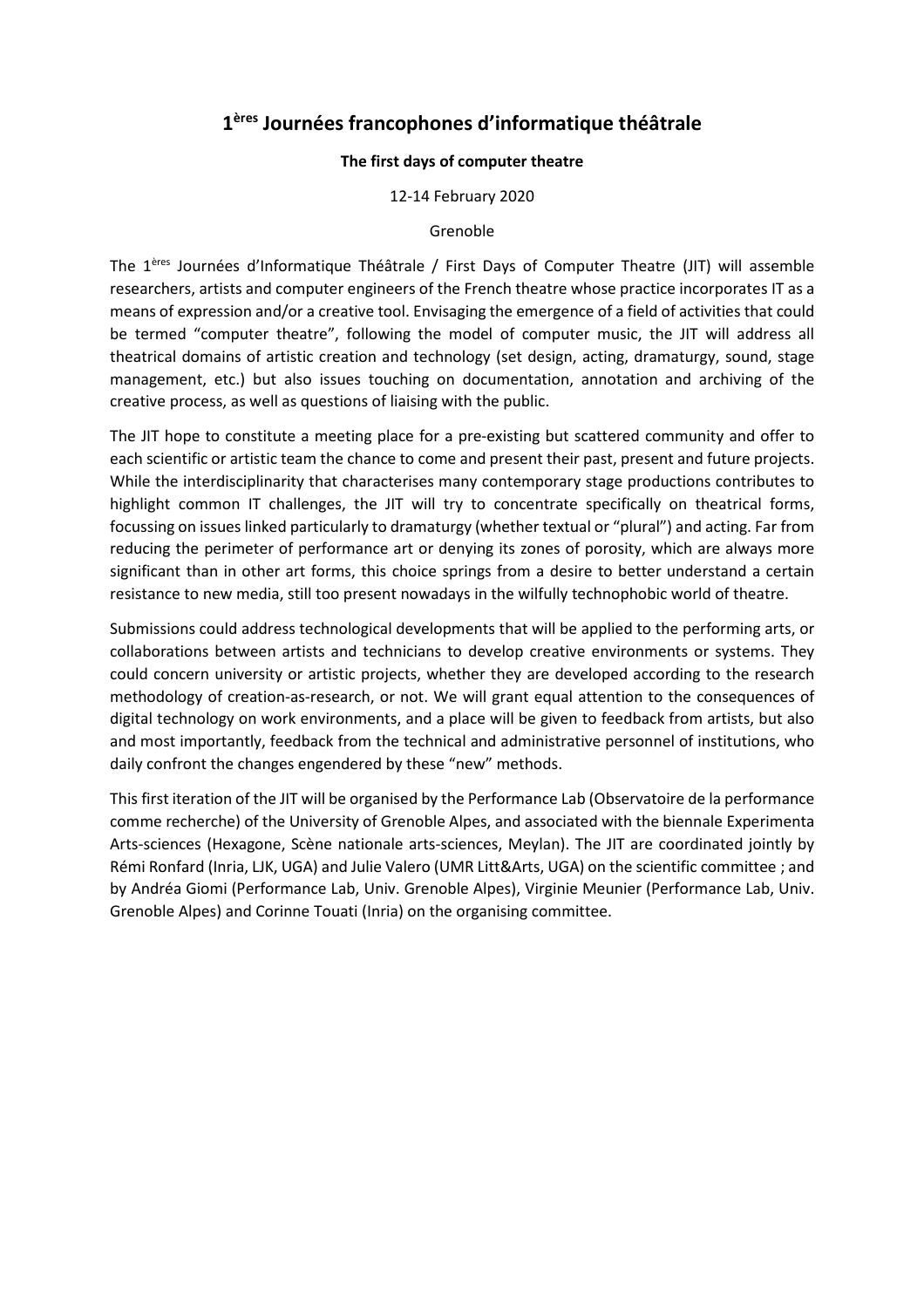## **Call for papers**

Digital tools offer performing artists a palette of creative possibilities, in real time or during production, of moving spaces, random in appearance, in which performers can evolve or even modify their virtual environment. The play of interaction between performers and scenography is changed by it, additionally causing considerable mutations of notions of corporeality and gesture. Above all, virtual sets permit performers and spectators to be immersed in the very heart of the world of the show, which opens new dramaturgical possibilities to artists, and poses new technical problems for computer scientists.

If virtual sets constitute the visible face of computer theatre, digital dramaturgy could represent its subterranean ramifications. How can IT participate in the dramaturgy of a performance? How do artists put it at the service of their intentions? An area that invites examination as much for its uses by man as its impacts on humanity, an instrument that elicits new perceptions to reveal the underside of a dramatic work, or a tool acting on the very composition of a show or text, the uses of IT in theatre open the way for creative voices and dramaturgical development as yet little studied.

To respond to these questions, the JIT would like to assemble a community of theoreticians and practitioners of IT and theatre. We call for papers describing past, present or future productions that ally IT and theatre; or theoretical reflections on the relationships between IT and theatre; or states of the art for research questions linked to the uses of IT on stage; or scientific contributions destined to advance the state of the art in computer theatre.

Among the envisaged themes, we would like to privilege the sharing of experience and technical contributions around programming languages and creative tools offered by computer scientists to theatre artists and technicians; analysis of new scenography and dramaturgy rendered possible by technical innovation in computer theatre; and attempts to define this new discipline, its scientific and artistic implications, and its links with the neighbouring domains of computer music, digital art, video games and immersive virtual reality.

Areas covered:

- Scenography
- Dramaturgy
- Acting
- Digital and virtual technical operation
- Immersion for the performing arts (RA, RV)
- Archiving, annotation and documentation
- Mediation for performance

Scientific approaches:

- Computer graphics
- Performing arts
- Digital humanities
- Information and communication sciences
- Artificial intelligence
- Digital arts